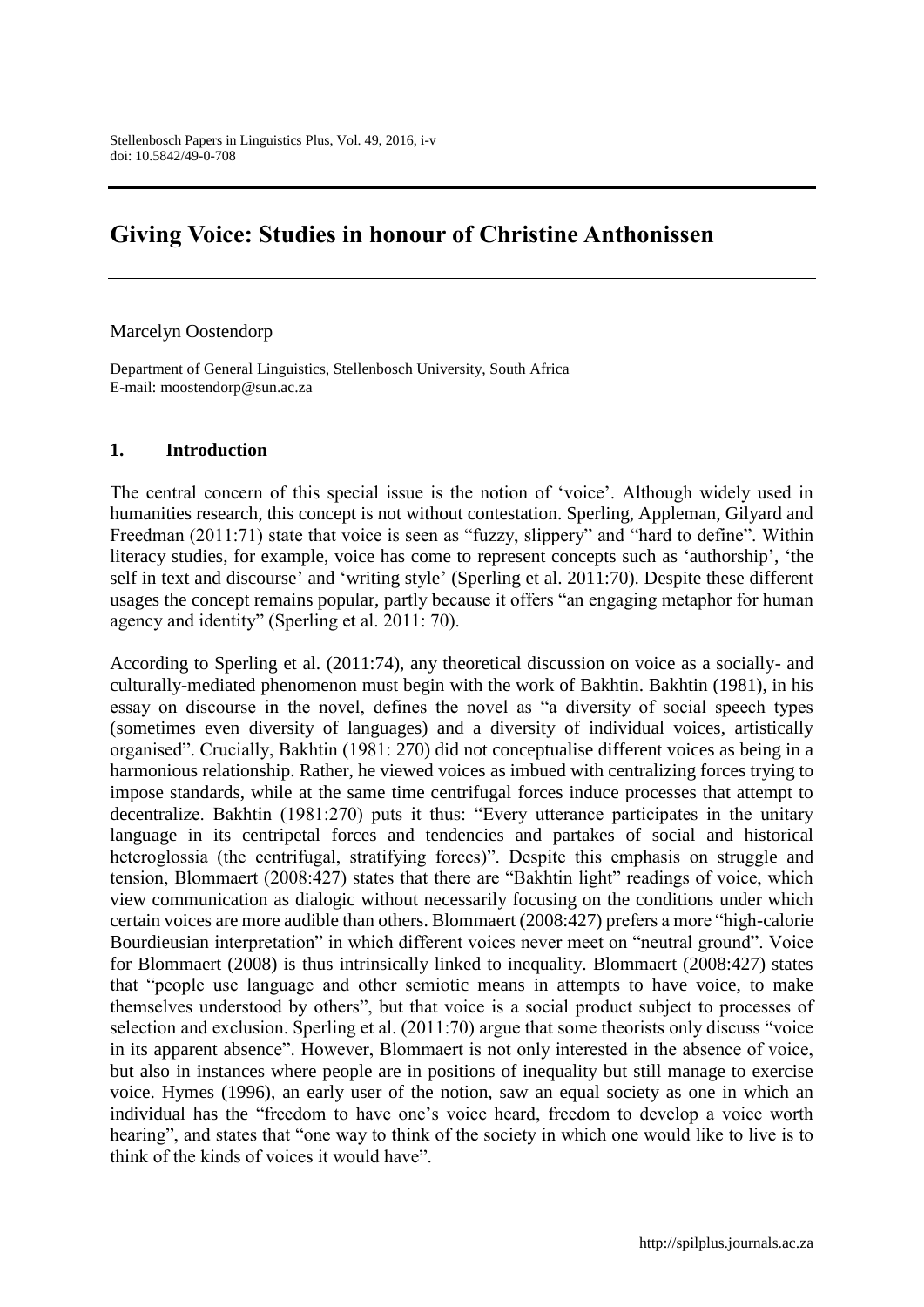Revisiting Christine's work for this special issue, it struck me that a significant part of her work has addressed silence. This includes silencing in the forms of censorship and silence in positions of inequality and in the face of trauma (Anthonissen 2001, 2008). Her interest in silence included both censorship where the powerful "may forcibly silence others or authoritatively withhold information", and "censorship of the vulnerable who are forcibly silenced or withhold information in fear, in shame, in uncertainty or sometimes in resistance" (Anthonissen 2008:402). Interestingly, she thus also considered the agentive possibilities of the deliberate withholding of voice.

The articles and research notes in this issue all deal either with the absence of voice, or with the exercise of voice in contexts of inequality. The papers can be divided into three broad themes (with many articles overlapping or addressing more than one of these themes). This thematic organisation is thus only one possible organisation of the different voices within this special issue.

## **2. Speaking out: Decent**e**ring the centre**

Bock, Mongie, Sobane & Magampa, Van Dulm & Southwood and Van der Walt all address topics that have received limited attention within applied linguistics research, or semiotic resources that are usually marginalised within formal contexts. Bock focuses on the use of multimodal resources which are usually undervalued in the schooling system. She shows that children use these resources (such as drawing and fantasy play) naturally and are active signmakers. Similarly, Brand's research note focuses on children's early literacy practices. She argues that the schooling system should make space for other linguistic varieties in addition to standardised written varieties. This will lead to greater student engagement and ultimately to the exercise of voice. Van Dulm & Southwood investigate the influence of socio-economic status (SES) on the development of school-related language in New Zealand. They find that despite the economic resources allocated to the New Zealand educational system, students from low-SES homes continue to underperform compared to their more affluent peers. This paper highlights the continued importance of SES in research into school language practices, even in so-called "developed" nations.

Mongie's study investigates the framing of LGBT discourses within the South African media. Despite the advances that have been made in terms of legal protection for LGBT communities in South Africa, academic research in this area is still lagging behind. Mongie's contribution suggests that a methodological framework combining Queer Linguistics and Critical Discourse Analysis can contribute not only to the academic study of discourses on LGBT communities, but also to social activism in this area. Sobane & Magampa show how patients are rendered voiceless within the HIV/AIDS care process in clinics in Lesotho and how this prevents implementation of patient-centred care. They suggest that one way in which the care process could become more patient-centred is by ensuring that doctors become more proficient in the linguistic varieties that their patients speak. Van der Walt focuses on micro language planning as opposed to the more frequently researched macro-planning. Her findings suggest that lecturers should be given the skills and the space to do policy-making in the moment according to the needs of their classrooms and the nature of learning. Busch's research note investigates the "violence of voicelessness" experienced by an individual living in precarious circumstances, and highlights the (surprising) use of linguistic resources in resilience and subsequently in instilling voice.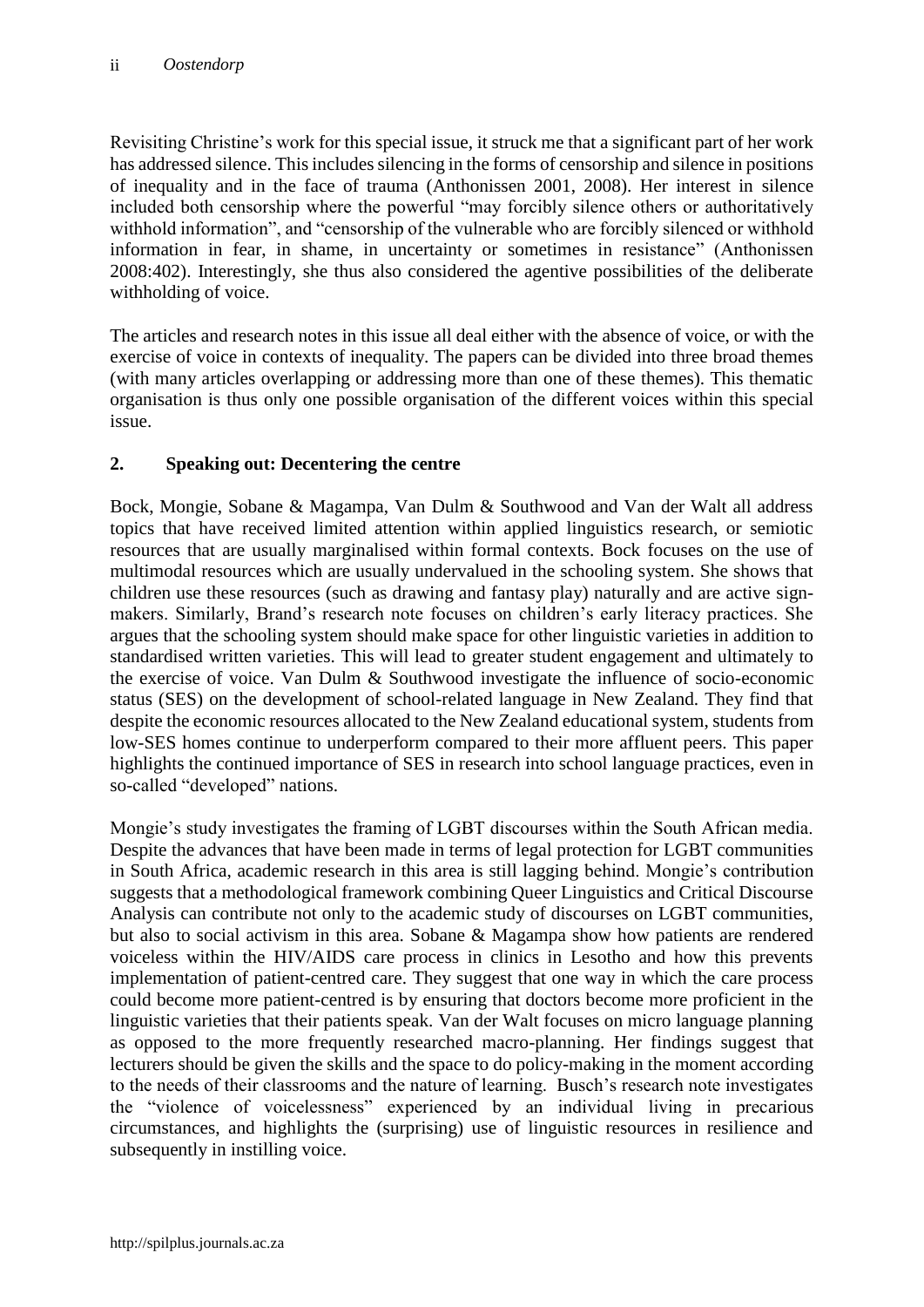### **3. Harmonies, contradictions and contestations**

The papers organised under this theme (Banda, Berghoff & Huddlestone, Feinauer, Kaschula, Shartiely and Muysken) all point out, through various forms of discursive analysis, how discourses within a single text or institution can stand in contradiction or contestation to one another, or, when seemingly in contradiction, actually speak out of the same mouth. This collection of papers therefore addresses the tensions between different voices. Banda shows how a variety of semiotic resources are used together in contradictory and complementary ways in online media in Zambia, while Berghoff & Huddlestone leave the reader with the question of what kinds of voices count. In their relevance-theoretic analysis of narrative truth within one testimony presented before the Truth and Reconciliation Commission, they raise the ethical question of what happens when "certain kinds of narrative are deemed 'untruthful' and remain figuratively unheard". Bernard's critical analysis of the testimonies of Marikana mineworkers reveal that even though workers engaged in practices that protested against "a repressive economic and social system" in their testimonies, they used the same kinds of neoliberal discourses as the mine owners. Bernard thus raises the important question of how dominant ideologies are taken up in discourses and practices that seemingly contradict them. Feinauer's investigation into the reframing and translation of information on online media platforms owned by one media house finds that for Afrikaans readers "reports were phrased in more neutral terms, or they were less sensational, less harsh and less negative than their English counterparts". Institutional discourses are thus multiple and change according to who the intended receiver is.

Two articles under this theme are situated within higher education. Kaschula points out the contradiction between the prevalence of policies at South African universities that foreground transformation, while (with a few exceptions) African languages are almost completely invisible. Shartiely's article points out contradictions in the opposite direction. Despite policies at the University of Dar es Salaam that prohibit the use of languages other than English in the classroom, lecturers make themselves understood by their students by utilising codeswitching. Muysken argues in his research note that the Dutch engage in discriminatory discourses and practices while contradictorily viewing themselves as *goed* ('good') rather than *fout* ('wrong'). He argues further that "assuming oneself to be *goed* stands in the way of self-reflection and acts as a shield of moral invincibility".

### **4. Representation of voice: Researcher and researched**

The papers organised under this theme all look critically at the position of the researcher in relation to participants, or in relation to the field of research (Von Maltzan, Southwood & D'Oliveira, Richards, Kerfoot, Williams). Von Maltzan evaluates the position of German Studies within Africa. She is specifically interested in how two academic journals in the field of German Studies "participate in the postcolonial project of 'writing back' or rewriting colonialism in order to develop a new understanding of their participation in knowledge production". Southwood & D'Oliveira investigate the reasons behind the disappointing results of a language stimulation programme. In particular, they ask who does research in intervention studies, and what the effects are if the researcher does not share the participants' social class and linguistic resources. Richards' paper, which is based on her autoethnographic research into her own lived experiences, finds "a clear influence of the very discourses to which [she] was trying to provide counter-narratives" in the different texts she produced. She reflects on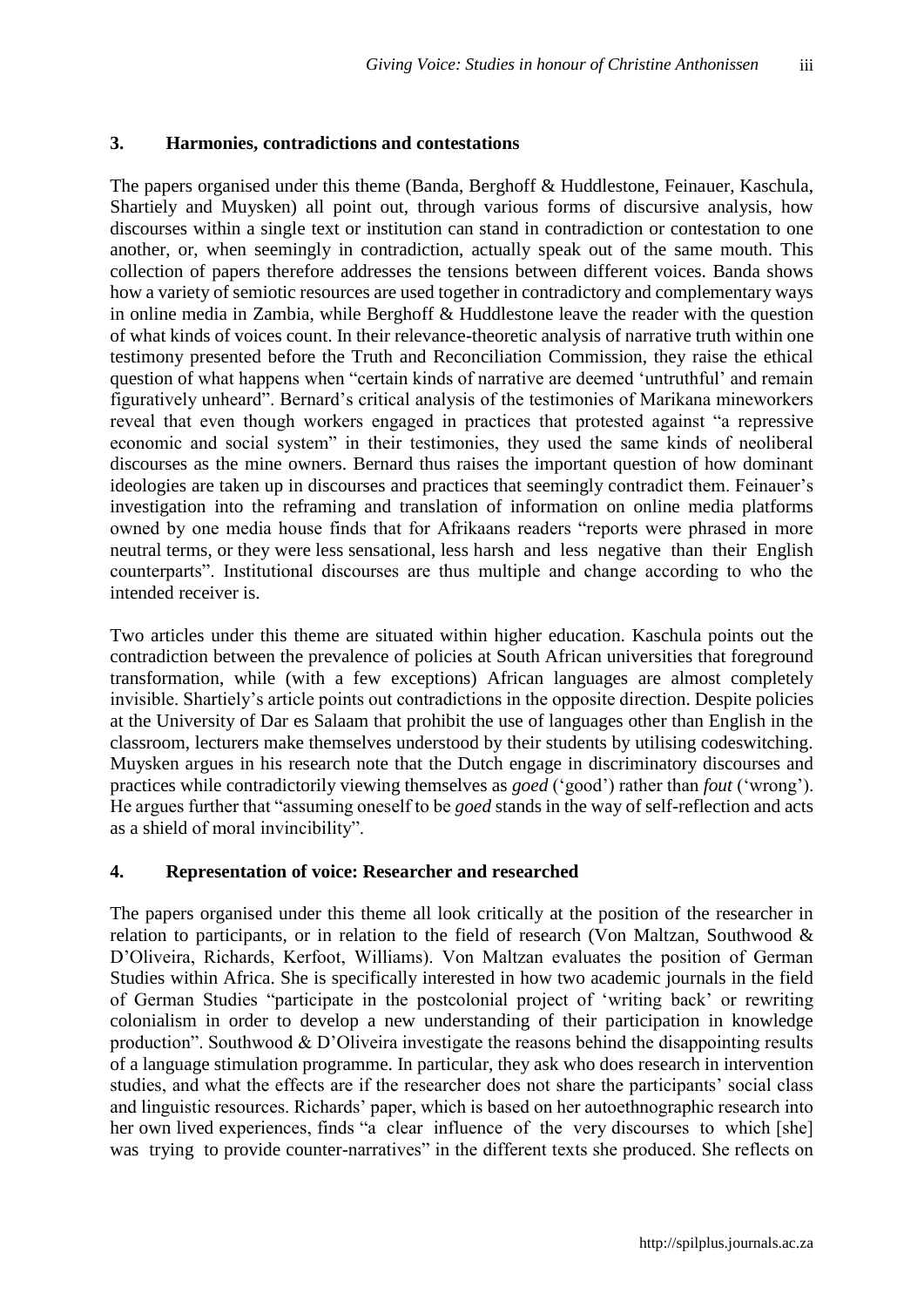the fact that in the process of writing her autoethnography, she silenced her own narratives. It is however exactly from these moments of tension and paradox that new narratives could arise. Williams, in his study of Rastafarian-herbalists and the enregisterment of multilingual voice, reflects on his own voice and role in data collection, as well as on how he represents himself in his transcriptions. Kerfoot, in her research note, reflects on her own involvement in NGO work in adult education. She wonders to what extent her representations can be considered trustworthy, located as she is within a multivocal "set of discourses on race, culture and society". She argues that it is partly through increased reflexivity that she gained "greater epistemic caution" and more confidence in her assertions.

## **5. The struggle (for voice) continues**

All of the papers in this issue foreground topics, research methodologies, or participants that are usually under-represented, silenced, misrepresented, or presented in ways which erase tension and ambivalence. The collection of papers in particular raises the following questions:

- (i) Whose voices do we take on as researchers?
- (ii) How do we represent voice?
- (iii) Is a standard research article in standard academic language the best way to showcase diversity, fragmentation and decentralization?
- (iv) How can we ethically engage with our research participants?
- (v) How do we become more reflexive as researchers?

Perhaps in trying to find answers to these questions, we should keep in mind Hymes' (1996) view of what scientists interested in inequality should do. Hymes (1996:60) argued that

The proper role of the scientist, and the goal of his and her efforts, should not be 'extractive', but mediative. It should be to help communities be ethnographers of their own situations, to relate their knowledge usefully to general knowledge, not merely to test and document. Such a role could be the safeguard of both the intellectual and the ethical purposes of the science itself.

In our pursuit of the study of voice and agency, we should keep track of the communities, topics, phenomena or discourses for which we want to provide a voice. The communities themselves should not be silenced in our homogenized, standardised research papers. Taking Christine's work forward demands that the way in which our work is presented should not further perpetuate the "violence of voicelessness".

### **References**

Anthonissen, C. 2001. *On the effectiveness of media censorship: Linguistic, paralinguistic and other communicative devices of media regulation*. Doctoral dissertation. Vienna: University of Vienna.

Anthonissen, C. 2008. The sounds of silence in the media: Censorship and self-censorship. In R. Wodak and V. Koller (eds.) *Handbook of communication in the public sphere*. Berlin: Mouton de Gruyter. pp. 401-428.